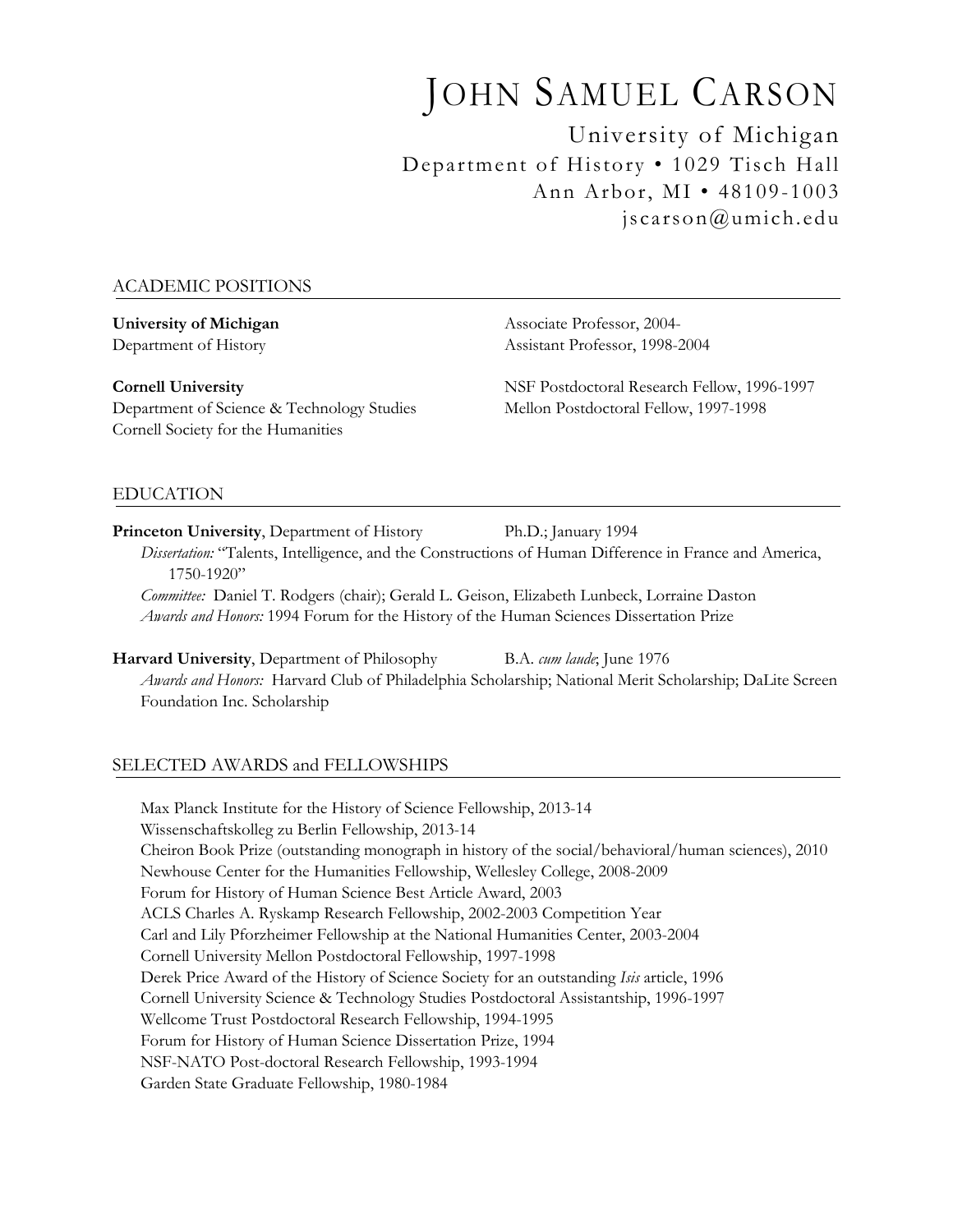## SELECTED PUBLICATIONS

#### **Books**

*The Measure of Merit: Talents, Intelligence, and Inequality in the French and American Republics, 1750-1940* (Princeton: Princeton University Press, 2007); winner of the 2010 Cheiron Book Prize

#### **Articles**

- "Intelligence Testing," in *Information: A Historical Companion*, eds. Ann Blair, Paul Duguid, Anja Goeing, and Anthony Grafton (Princeton, Princeton University Press, forthcoming)
- "'Every Expression Is Watched': Mind, Expertise, and Display in the Nineteenth-Century English Courtroom," *Social Studies of Science* 48 (2018): 891-918
- "Equality, Inequality, and Difference: Genius as Problem and Possibility in American Political/Scientific Discourse," in *Genealogies of Genius*, eds. Joyce E. Chaplin and Darrin M. McMahon (New York: Palgrave Macmillan, 2016), pp. 43-62
- "Intelligence, History of the Concept," in *International Encyclopedia of the Social and Behavioral Sciences*, 2nd ed., ed. James D. Wright (Oxford: Elsevier, 2015), vol. 12, pp. 309-12
- "Mental Testing in the Early Twentieth Century: Internationalizing the Mental Testing Story," *History of Psychology* 17 (2014): 249-55
- "Has Psychology 'Found Its True Path'? Methods, Objectivity, and Cries of 'Crisis' in Early Twentieth-Century French Psychology," *Studies in the History and Philosophy of Biological and Biomedical Sciences* 43 (2012): 445-54
- "In Search of the Bourgeois Self: Essay Review of *The Post-Revolutionary Self*," *Isis* 99 (2008): 587-91
- "The Science of Merit and the Merit of Science: Mental Order and Social Order in Early Twentieth-Century France and America," in *States of Knowledge: The Co-Production of Science and Social Order*, ed. Sheila S. Jasanoff (London: Routledge, 2004), pp. 181-205
- "The Culture of Intelligence," in *The Cambridge History of Science*, volume 7, *Modern Social Sciences*, eds. Theodore Porter and Dorothy Ross (New York: Cambridge University Press, 2003), pp. 635-48
- "Differentiating a Republican Citizenry: Talents, Human Science, and Enlightenment Theories of Governance," *Osiris*, vol. 17: *Science and Civil Society*, eds. Thomas Broman and Lynn Nyhart (2002): 74-103; winner 2003 Best Article Award, Forum for the History of the Human Sciences
- "Abnormal Minds and Ordinary People: American Psychologists Discover the Normal," in *"Normalität" im Diskursnetz Soziologischer Begriffe*, eds. Jürgen Link, Thomas Loer, and Hartmut Neuendorff (Heidelberg: Synchron, 2003), pp. 85-99
- "Opening the Democracy Box," *Social Studies of Science* 31 (2001): 425-28
- "Minding Matter/Mattering Mind: Knowledge and the Subject in Nineteenth-Century Psychology," *Studies in the History and Philosophy of the Biological and Biomedical Sciences* 30 (1999): 345-76
- "Army Alpha, Army Brass, and the Search for Army Intelligence," *Isis* 84 (1993): 278-309; winner 1996 Derek Price Award of the History of Science Society

#### **Articles – Popular**

"Merit matters in US immigration, but agreeing on what 'merit' means is complicated," *The Conversation*, March 20, 2018

## SELECTED PAPERS DELIVERED

"Quantification—Its Affordances and Limits." Keynote address for the XVII International Conference on Scientometrics and Informetrics (ISSI 2019); Sapienza University, Rome, Italy; September 3, 2019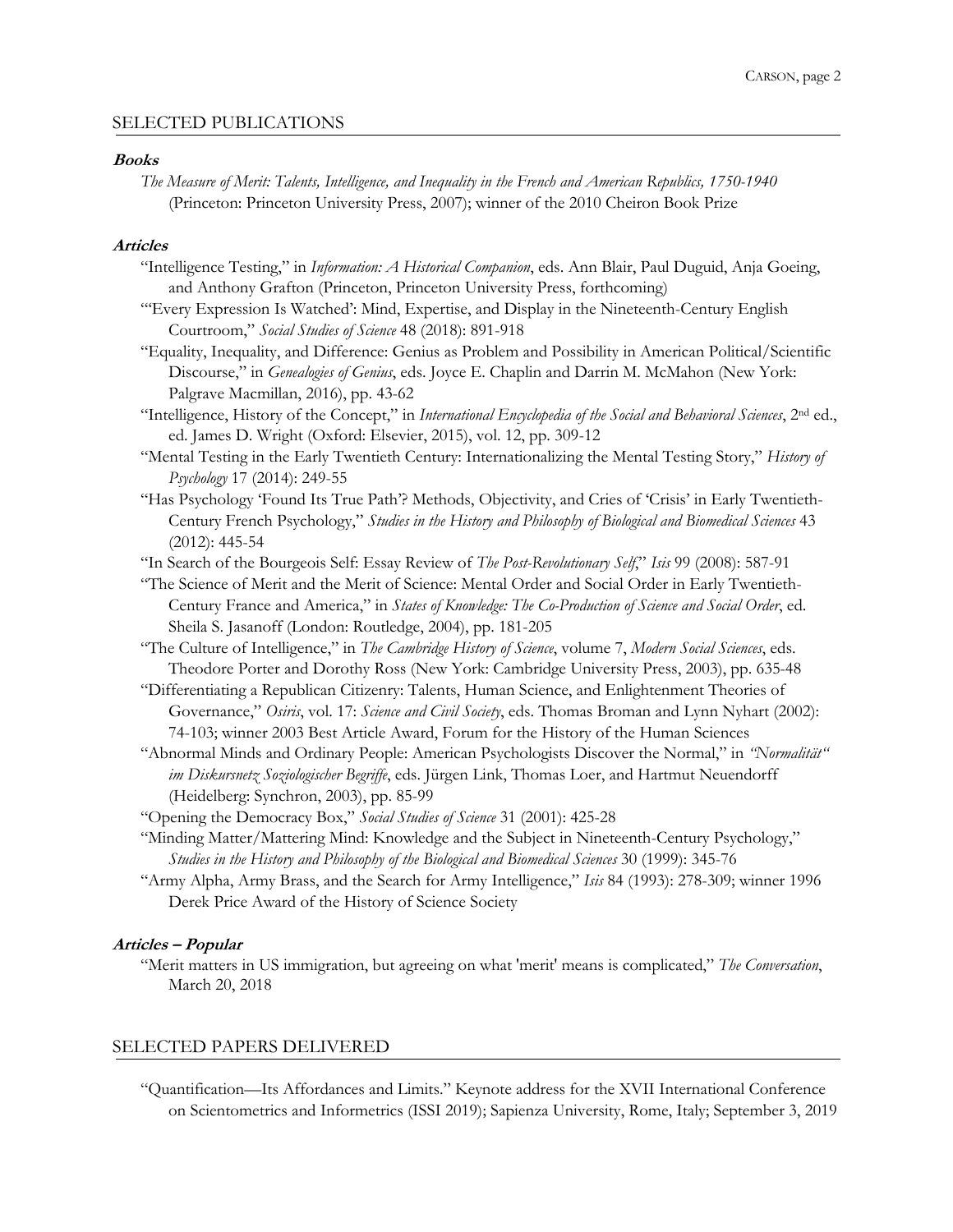- "'Victims of Folly or Fraud': Unsoundness of Mind in Anglo-American Medical Jurisprudence." Histories of Knowledge: A Workshop on Intellectual History and History of Science; Stevanovich Institute, University of Chicago; Chicago, IL; April 20-21, 2018
- "Quantifying the 'Normal Mind.'" Toward a Global History of Data, Measures, and Indicators Symposium, International Congress on the History of Science and Technology; Rio de Janiero, Brazil; July 23-29, 2017
- "The Unsound of Mind and the Ambiguities of Citizenship." *Forms of Life, Language, and Citizenship* Workshop; Max Planck Institute for the History of Science, Berlin, Germany; May 28-29, 2015
- "Medical Categories, Legal Definitions, and the Curious Status of the Unsound of Mind." *Mental Troubles, Bodily Troubles, Medical Categories: What Kinds of Stories Can We Write?* Workshop; Max Planck Institute for the History of Science, Berlin, Germany; July 14, 2014
- "Unsoundness of Mind Between Law and Science." *Réunion Quantification* Workshop; Wissenschaftskolleg zu Berlin, Berlin, Germany; April 23-24, 2014
- "A Difficult Father, a Dutiful Daughter, and  $\ell$ 40,000: Contesting Mental Soundness in English (and American) Civil Law, 1745-1830." Wissenschaftskolleg zu Berlin, Berlin, Germany; March 4, 2014
- "Measuring Up: Testing, Expertise, and Public Reason." BiCoDa conference, *The States' Stakes in Science*; Zentrum für Interdisziplinäre Forschung, Bielefeld, Germany; July 10-12, 2013
- "Education, Orthodoxy and the Sciences of Mind in Nineteenth-Century France." *Shaping Education and Distributing Areas of Knowledge in France, England, Germany and the U.S., 1750-1950* Workshop; Max Planck Institute for the History of Science, Berlin, Germany; June 7, 2013
- "Equality, Inequality, and Difference: Genius as Problem and Possibility in American Political/Scientific Discourse." *Genealogies of Genius* conference; Huntington Library; San Marino, CA; May 18-19, 2012
- "The Sciences of Human Nature and Their Histories." *Human Nature in the Public Sphere* workshop; Harvard University; Cambridge, MA; April 30, 2012
- "Measurement and Its Ambivalences: Assessing Mind and Merit in Early Twentieth-Century France and America." *Measurement and Knowledge: The Quantification of Bodies and Minds* Spring 2009 Mellon Lecture Series; Tulane University, New Orleans, LA; March 20, 2009
- "Drawing Things Together: STS and the History of Science." STS Circle, Harvard University; Cambridge, MA; November 3, 2008
- "Between Medical Authority and Legal Precedent: Adjudicating 'Unsoundness of Mind' in Nineteenth-Century Anglo-American Jurisprudence." Davis Center, Princeton University; Princeton, NJ; October 24, 2008
- "What is Human about the Human Sciences? Cries of 'Crisis' in Turn-of-the-Century French Psychology." *Crisis Debates in Psychology: Causes, Contexts, and Consequences* Workshop; Max Planck Institute for the History of Science, Berlin, Germany; October 10-12, 2008
- "Measuring Minds/Making Citizens: Intelligence, Inequality, and the Science of Merit." History of Psychiatry and Psychology Seminar Series, British Psychological Society; London; May 12, 2008
- "Theaters of Proof: Mind and Its Experts in the Nineteenth-Century English Courtroom." *Histories of the Human Sciences: Different Disciplinary Perspectives* Conference; University of Pennsylvania; Philadelphia, PA; May 6, 2006
- "Science Studies and Its Boundaries." *New Perspectives on the Disciplines* Mellon Project workshop, "What is Science Studies?"; University of Chicago; Chicago, IL; Nov. 11, 2005
- "American Psychology and the Seductions of IQ." John Hope Franklin Humanities Institute Seminar presentation, Duke University; Durham, NC; March 1, 2005
- "Democratic Citizenship and the Meaning of Intelligence." *The Self as Scientific and Political Project in the Twentieth Century: The Human Sciences Between Utopia and Reform* NSF workshop; Penn State University; University Park, PA; October 10-11, 2003